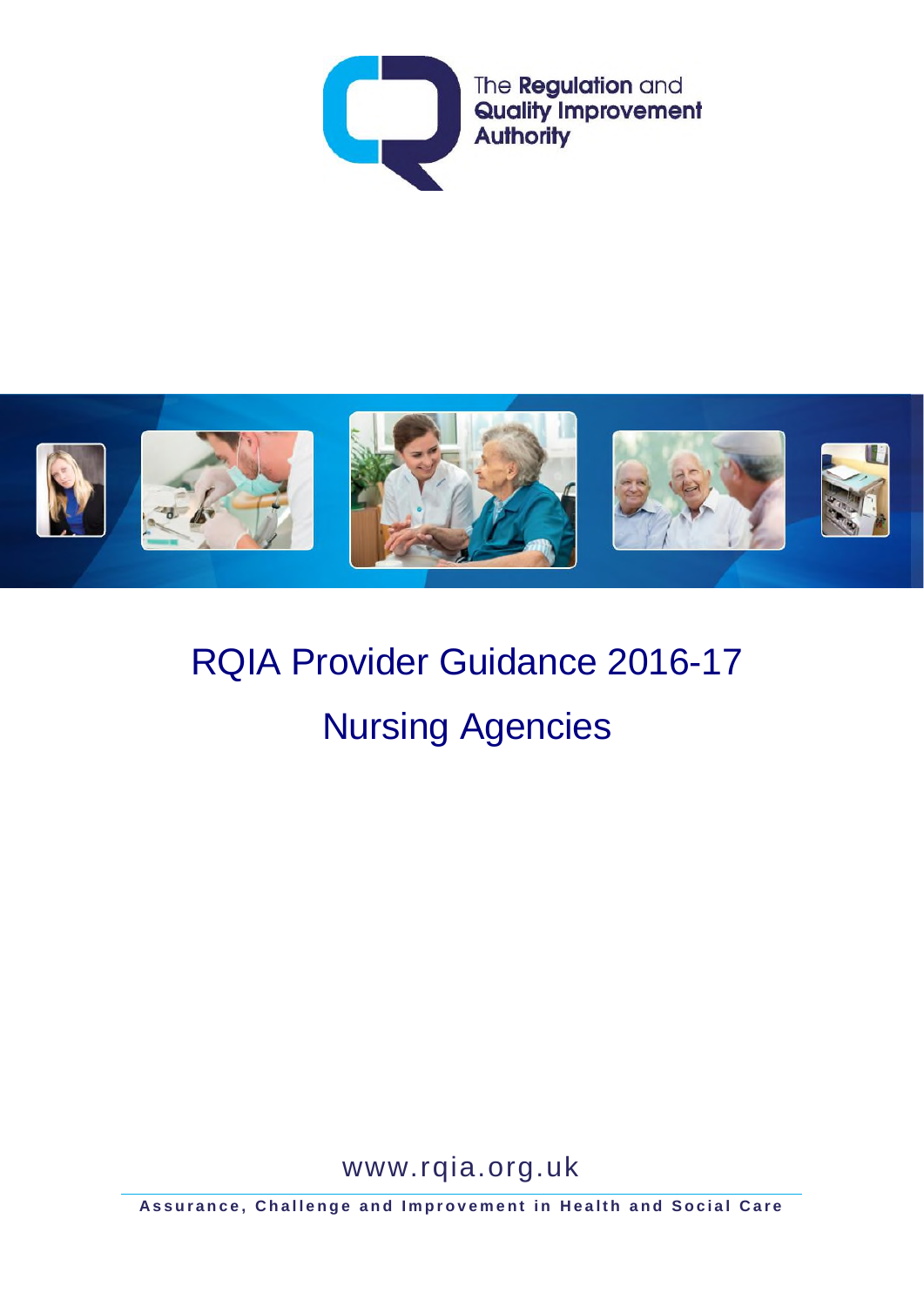## **What we do**

The Regulation and Quality Improvement Authority (RQIA) is the independent body that regulates and inspects the quality and availability of Northern Ireland's health and social care (HSC) services. We were established in 2005 under The Health and Personal Social Services (Quality, Improvement and Regulation)(Northern Ireland) Order 2003 to drive improvements for everyone using health and social care services.

Through our programme of work we provide assurance about the quality of care; challenge poor practice; promote improvement; safeguard the rights of service users; and inform the public through the publication of our reports. RQIA has three main areas of work:

- We register and inspect a wide range of independent and statutory health and social care services.
- We work to assure the quality of services provided by the HSC Board, HSC trusts and agencies through our programme of reviews.
- We undertake a range of responsibilities for people with mental ill health and those with a learning disability.

We inspect and report on the following four domains:

- Is care safe?
- Is care effective?
- Is care compassionate?
- Is the service well led?

RQIA registers and inspects a wide range of health and social care services. These include: nursing, residential care, and children's homes; domiciliary care agencies; day care settings/centres; independent health care; nursing agencies; independent medical agencies; residential family centres; adult placement agencies; voluntary adoption agencies, school boarding departments and young adult supported accommodation (inspected only).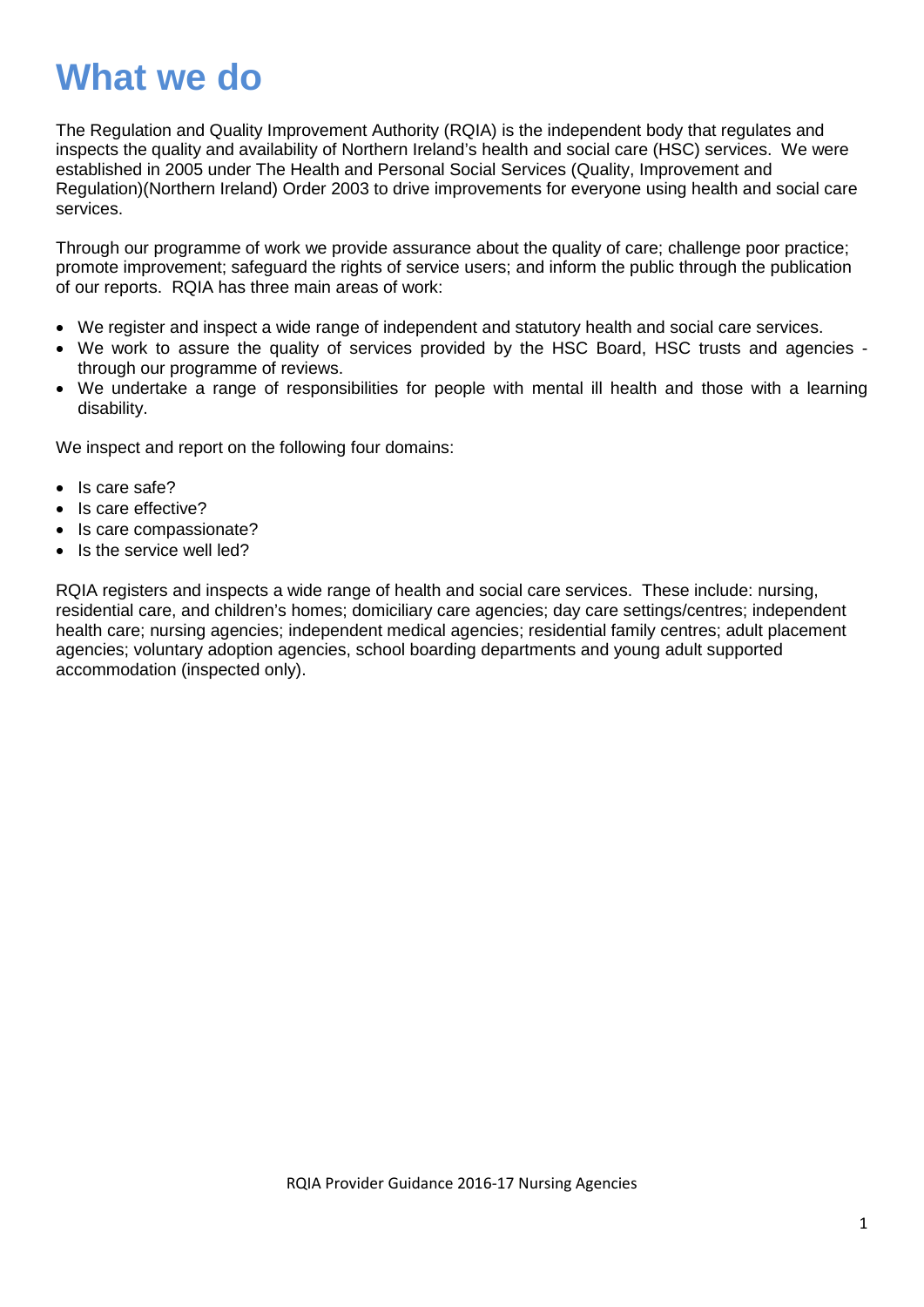## **The four domains**

#### Is care safe?

### Avoiding and preventing harm to service users from the care. treatment and support that is intended to help them.

### Is the service well led?

Effective leadership, management and governance which creates a culture focused on the needs and the experiences of service users in order to deliver safe, effective and compassionate care.

The right care, at the right time in the right place with the best

Is care effective?

outcome.

### **Is Care Compassionate?**

Service users are treated with dignity and respect and should be fully involved in decisions affecting their treatment. care and support.

RQIA Provider Guidance 2016-17 Nursing Agencies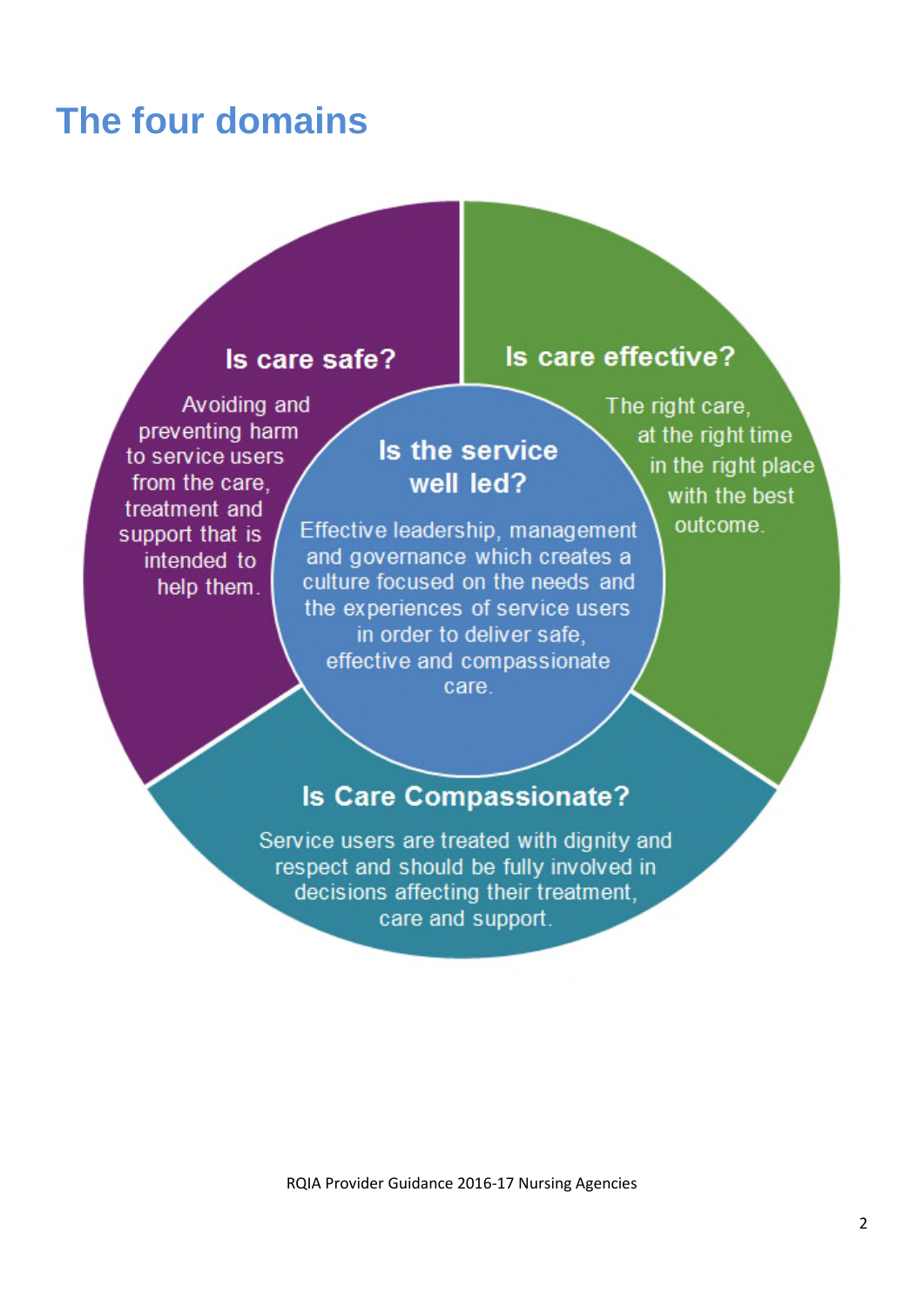## **How we will inspect**

We will inspect every nursing agency at least once every year. Our inspectors are most likely to carry out unannounced inspections, however from time to time we need to give some notice of our inspections.

During our inspections we will inspect and report on the following four domains:

- Is care safe?
- Is care effective?
- Is care compassionate?
- Is the service well led?

When we inspect a nursing agency, we aim to:

- seek the views of the people who use the service, or their representatives. In some cases we will do this before our inspection visit
- talk to the manager and available staff on the day of the inspection
- examine a range of records including policies, care records, incidents and complaints
- provide feedback on the day of the inspection to the manager on the outcome of the inspection
- provide a report of our inspection findings and outline any areas for quality improvement where failings in compliance with regulations and/or standards are identified.

Our inspections are underpinned by:

- The Nursing Agencies Regulations (Northern Ireland) 2005
- The Nursing Agencies Minimum Standards (2008)
- Previous inspection outcomes and any information we have received about the service since the previous inspection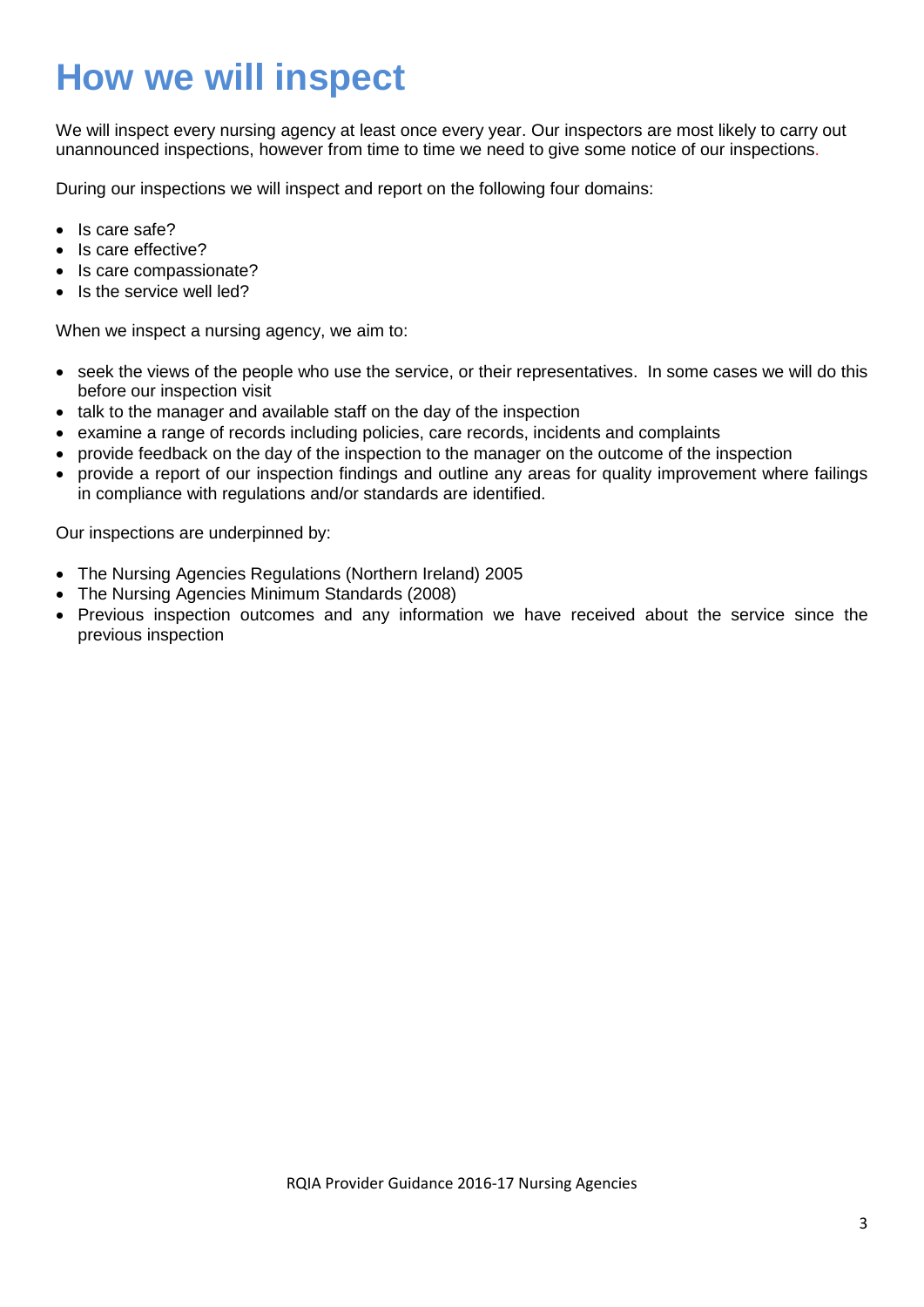## **What we look for when we inspect**

To help us to report on whether the care is safe, effective and compassionate and whether the service is well led, we will look for evidence against the following indicators. The evidence listed for each indicator provides examples of what may be reviewed and should not be considered exhaustive.

## **Is care safe?**

#### **Avoiding and preventing harm to service users from the care, treatment and support that is intended to help them.**

#### **Indicator S1**

There are, at all times, suitably qualified, competent and experienced persons working in the service in such numbers as are appropriate for the health and welfare of service users.

#### **Examples of Evidence**

- Arrangements are in place to ensure that the selection of nurses for supply to any care/treatment setting is made by an identified nurse with appropriate skills and expertise
- The agency has a structured induction programme
- The agency has a procedure in place for induction of nurses required for short notice/ emergency arrangements
- A system is in place to ensure that nurses receive supervision and appraisal in accordance to the required standard and records are retained
- Arrangements are in place to ensure nurses providing clinical care are aware of the local clinical supervision arrangements and how to access these
- Pre-employment checks are undertaken
- There is a written policy and procedure for nurse recruitment

#### **Indicator S2**

The service promotes and makes proper provision for the welfare, care and protection of service users.

- Safeguarding training is provided during induction and updated in accordance to the required standard
- The policies and procedures are in line with the regional guidance 'Adult Safeguarding Prevention and Protection in Partnership', July 2015
- All suspected, alleged or actual incidents of abuse are fully and promptly investigated in accordance with regional adult safeguarding procedures.
- Where shortcomings in systems are highlighted as a result of an investigation, additional identified safeguards are put in place
- Nurses are aware of their duty in relation to raising concerns about poor practice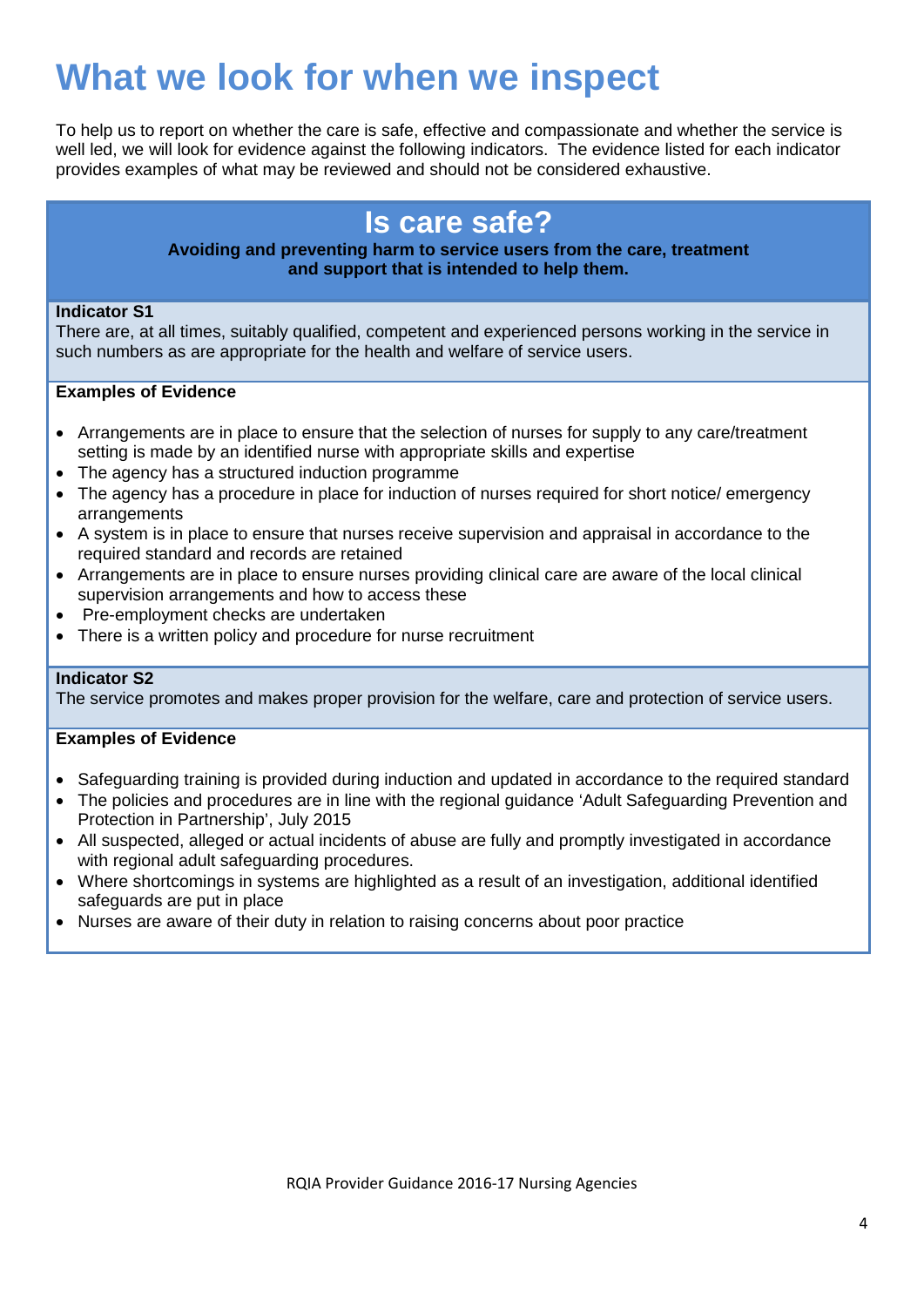#### **Indicator S3**

There are systems in place to ensure that unnecessary risks to the health, welfare or safety of service users are identified, managed and where possible eliminated.

#### **Examples of Evidence**

- There are arrangements in place to ensure the nursing agency appropriately assesses the needs and requirements of each request for an agency nurse placement
- Notifiable events when appropriate are reported to RQIA and other relevant organisations
- Arrangements are in place to assure the agency that the nurse's NMC registration is maintained
- The selection of nurses for supply is made by an identified nurse with appropriate skills and expertise who reviews previous roles, practice experience and competency of each nurse and matches appropriate nurse(s) to the requirements of the placement setting

#### **Indicator S4**

The premises and grounds are safe, well maintained and suitable for their stated purpose.

#### **Examples of Evidence**

• The registered premises are suitable for the purposes of the agency as set out in the Statement of Purpose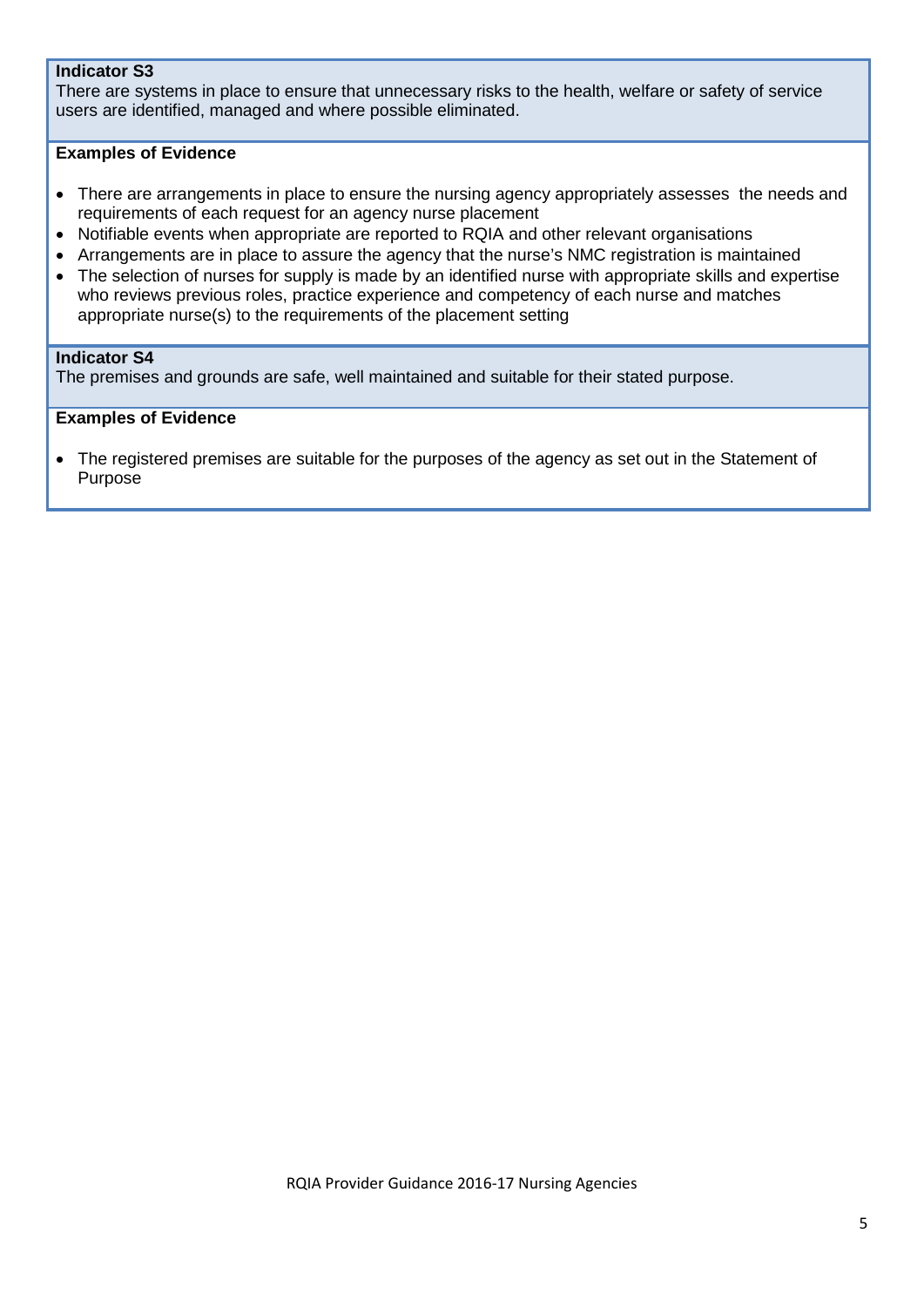## **Is care effective?**

#### **The right care, at the right time in the right place with the best outcome.**

#### **Indicator E1**

The service responds appropriately to and meets the assessed needs of the people who use the service.

#### **Examples of Evidence**

- Record keeping is in accordance with legislation, standards and best practice guidance
- A policy and procedure is available which supports the creation, storage, recording, retention and disposal of records in accordance to the data protection act
- The agency's Statement of Purpose and Service User Guide makes appropriate references to the nature and range of service provision and where appropriate, includes guidance for nurses and agencies on the implementation and use of restrictive practices
- The provision of nursing care and re-assessment of the patient's ongoing care needs, are agreed with the patient, monitored and recorded on a day-to-day basis. (private patients)
- The provision of care is regularly evaluated and reviewed (private patients).

#### **Indicator E2**

There are arrangements in place to monitor, audit and review the effectiveness and quality of care delivered to service users at appropriate intervals.

#### **Examples of Evidence**

- The agency has arrangements in place to complete regular audits and review of service provision. This should be informed by the agencies quality assurance policy and procedure
- The agency maintains a record of any complements/complaints made by service users
- The agency seeks feedback from service users and/or their representatives on their views regarding the quality of care and support provided by nurses employed by the agency

#### **Indicator E3**

There are robust systems in place to promote effective communication between service users, staff and other key stakeholders.

- The agency has systems in place to record, monitor and retain service user comments and agency feedback regarding the performance of nursing staff
- The agency maintains records of its contact with service users, and agencies to which it provides staff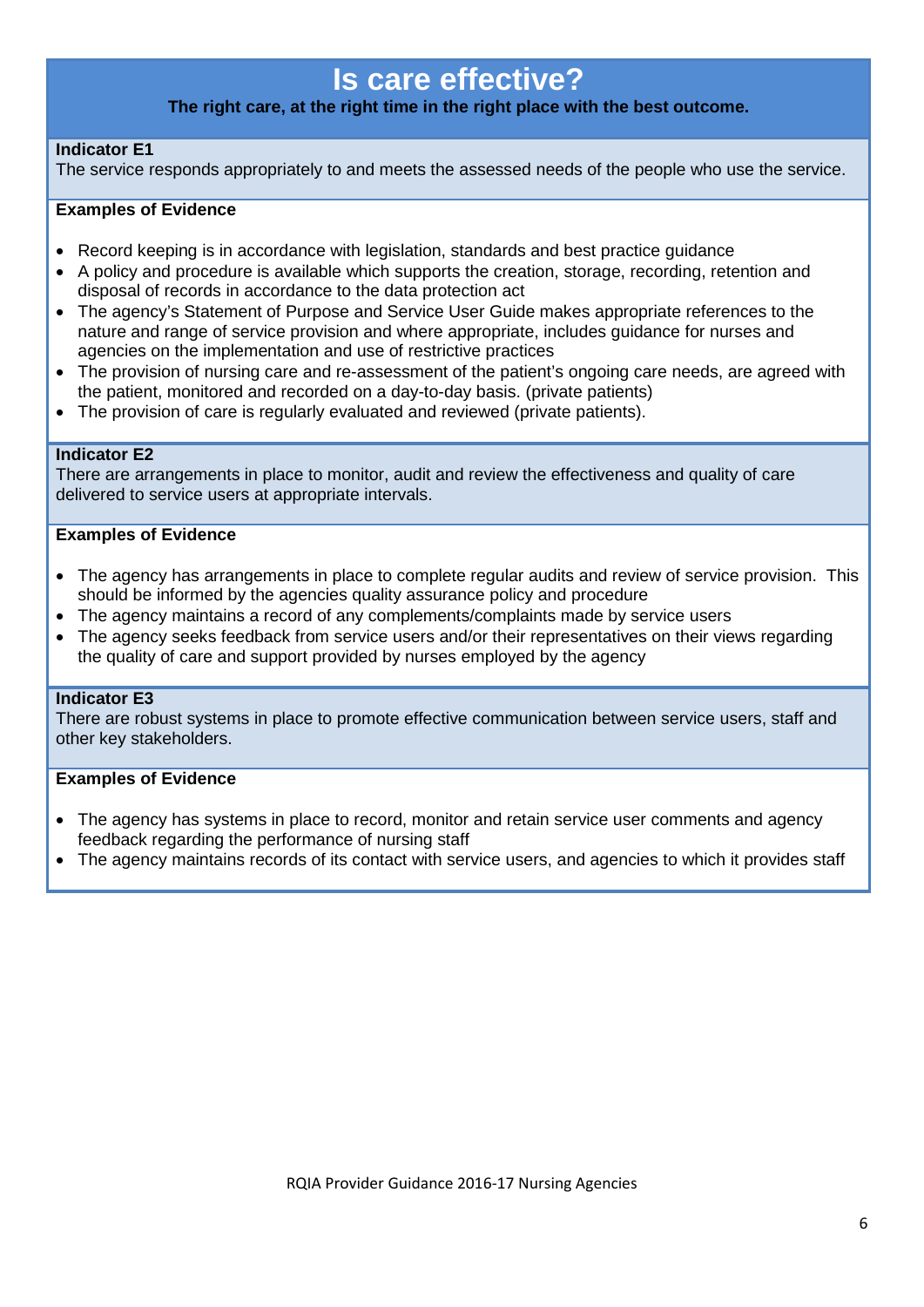### **Is care compassionate?**

#### **Service users are treated with dignity and respect and should be fully involved in decisions affecting their treatment, care and support.**

#### **Indicator C1**

There is a culture/ethos that supports the values of dignity and respect, independence, rights, equality and diversity, choice and consent of service users.

#### **Examples of Evidence**

- Staff are aware of the agency's policy and procedure on confidentiality and nurses can demonstrate how they ensure confidentiality
- The agency has robust systems in place to monitor the performance of nursing staff
- There are agreed joint protocols to ensure continued quality monitoring of agency nurse practice
- The agency maintains a record of any comments made by service users and or representatives

#### **Indicator C2**

Service users are listened to, valued and communicated with, in an appropriate manner.

#### **Examples of Evidence**

- The agency has appropriate systems to ensure that nurses can report concerns they may have regarding a placement
- The agency has a whistleblowing policy and procedure
- The agency seeks and records the views of service users on a regular basis
- There are arrangements in place for involving service users to make informed decisions (private service users)
- There are arrangements for providing information in alternative formats (private service users)
- There is a system to ascertain and take into account the service user's wishes and feelings (private patients)

#### •

#### **Indicator C3**

There are systems in place to ensure that the views and opinions of service users, and or their representatives, are sought and taken into account in all matters affecting them.

- The registered person shall establish and maintain a system for evaluating the quality of the services which the agency arranges to be provided
- Service user consultations about the standard and quality of care are carried out on a regular basis
- The agency publishes its findings regarding service user satisfaction.
- The agency has an action plan to develop and improve on the services it provides
- There are systems in place to ensure that service users and service providers can comment on their experience of agency nursing staff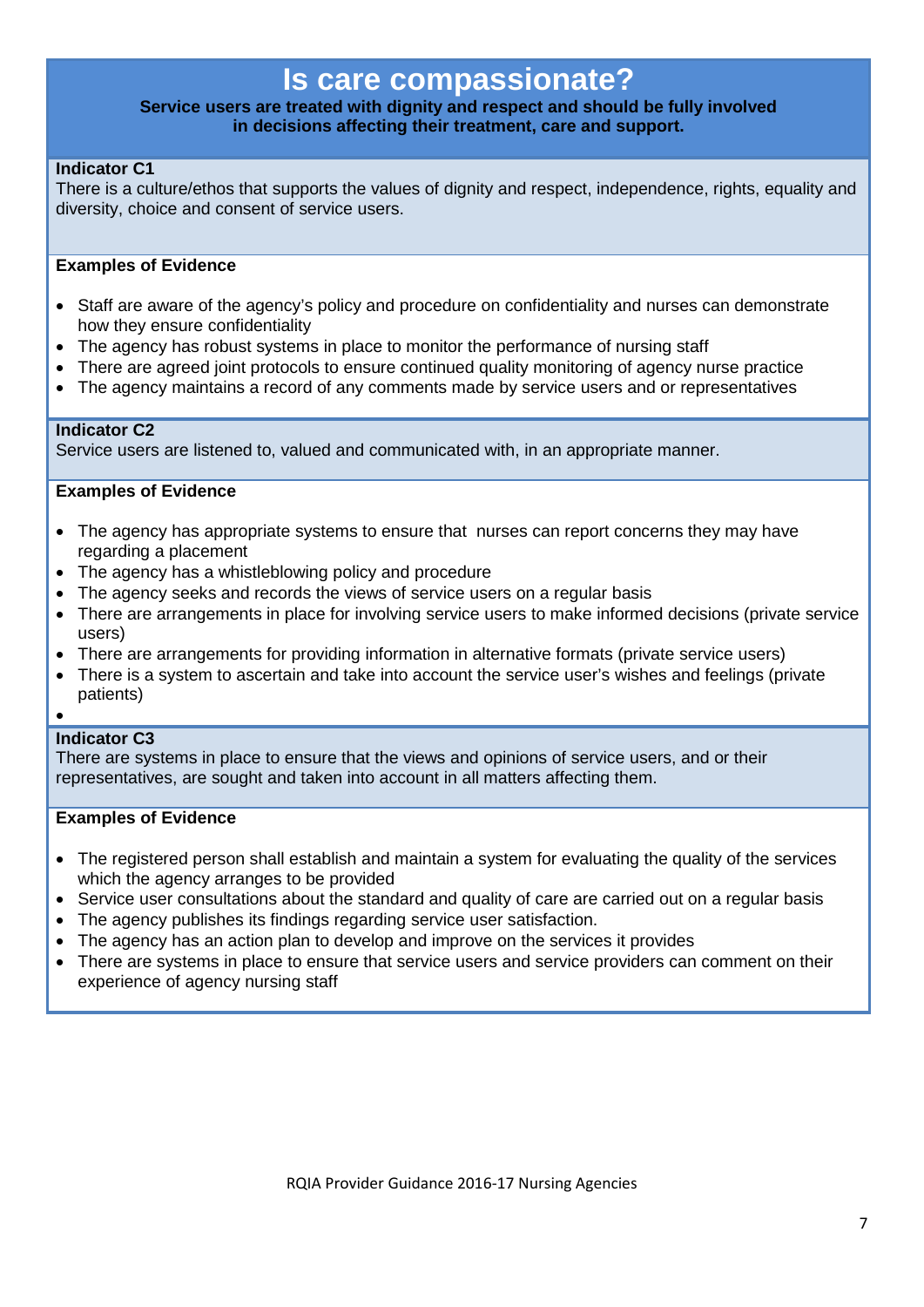## **Is the service well led?**

**Effective leadership, management and governance which creates a culture focused on the needs and the experiences of service users in order to deliver safe, effective and compassionate care.**

#### **Indicator L1**

There are management and governance systems in place to meet the needs of service users.

#### **Examples of Evidence**

- The agency ensures that policies and procedures are reviewed every three years.
- Policies are retained in a manner which is easily accessible
- The agency has appropriate governance arrangements that report on the management of risk
- The agency maintains and implements a complaints policy and procedure in accordance to legislation and DHSSPS standards
- Records are kept of all complaints and these include details of all communications with complainants, the result of any investigation, the outcome and the action taken
- Staff know how to record and manage complaints
- Appropriate governance systems are in place to audit complaints and identify learning
- The agency has an incident policy and procedure which details reporting arrangements to RQIA and other relevant agencies

#### **Indicator L2**

There are management and governance systems in place that drive quality improvement.

#### **Examples of Evidence**

- The agency has a quality improvement programme and associated records
- The agency manages incidents/notifiable events in accordance to local and regional guidelines
- Audits of incidents are undertaken and outcomes are disseminated to staff and service providers
- There are robust systems to assure continued nurse supervision, performance review and performance management
- The agency has a training programme that ensures that nursing staff are appropriately trained
- The agency has systems in place to assure that all nursing staff has completed their required up to date mandatory training

#### **Quality Improvement**

• There is evidence of a systematic approach to the review of available data and information, in order to make changes that improve quality, and add benefit to the organisation and patients

#### **Indicator L3**

There is a clear organisational structure and all staff are aware of their roles, responsibility and accountability within the overall structure.

- There is a defined organisational and management structure that identifies the lines of accountability, specific roles and details responsibilities of all staff
- Staff are aware of their roles and responsibilities and actions to be taken should they have a concern
- The registered person/s has an understanding of their roles and responsibilities under legislation
- Service users and/or representatives are aware of roles of nurse within the agency and who to speak with if they want advice or have issues/concerns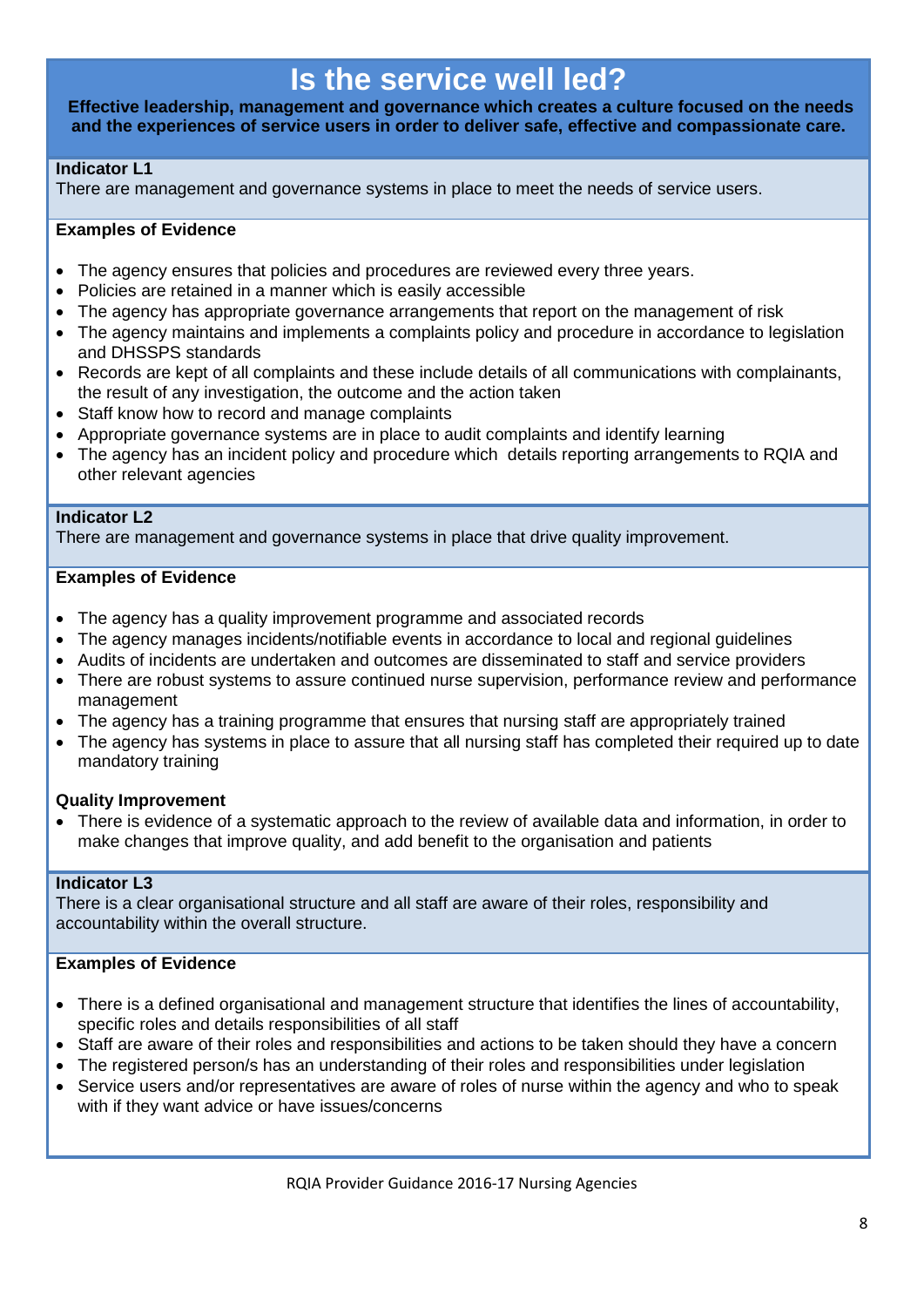#### **Indicator L4**

The registered person/s operates the service in accordance with the regulatory framework.

#### **Examples of Evidence**

- The Statement of Purpose and Service User Guide are kept under review, revised when necessary and updated
- Registered person/s respond to regulatory matters (e.g. notifications, reports/QIPs, enforcement)
- RQIA certificate of registration is on display and reflective of service provision
- The agency has responded to previous RQIA quality improvement plans

#### **Indicator L5**

There are effective working relationships with internal and external stakeholders.

- There are collaborative working arrangements with external stakeholders e.g. service providers/ private service users and HSC Trusts
- Arrangements are in place for nurse to access their line manager
- There are arrangements in place to support nursing staff (e.g. supervision, appraisal and performance review)
- Discussion with nursing staff confirms that there are good working relationships and that management are responsive to suggestions/concerns
- Nursing staff comments are listened to, recorded and responded to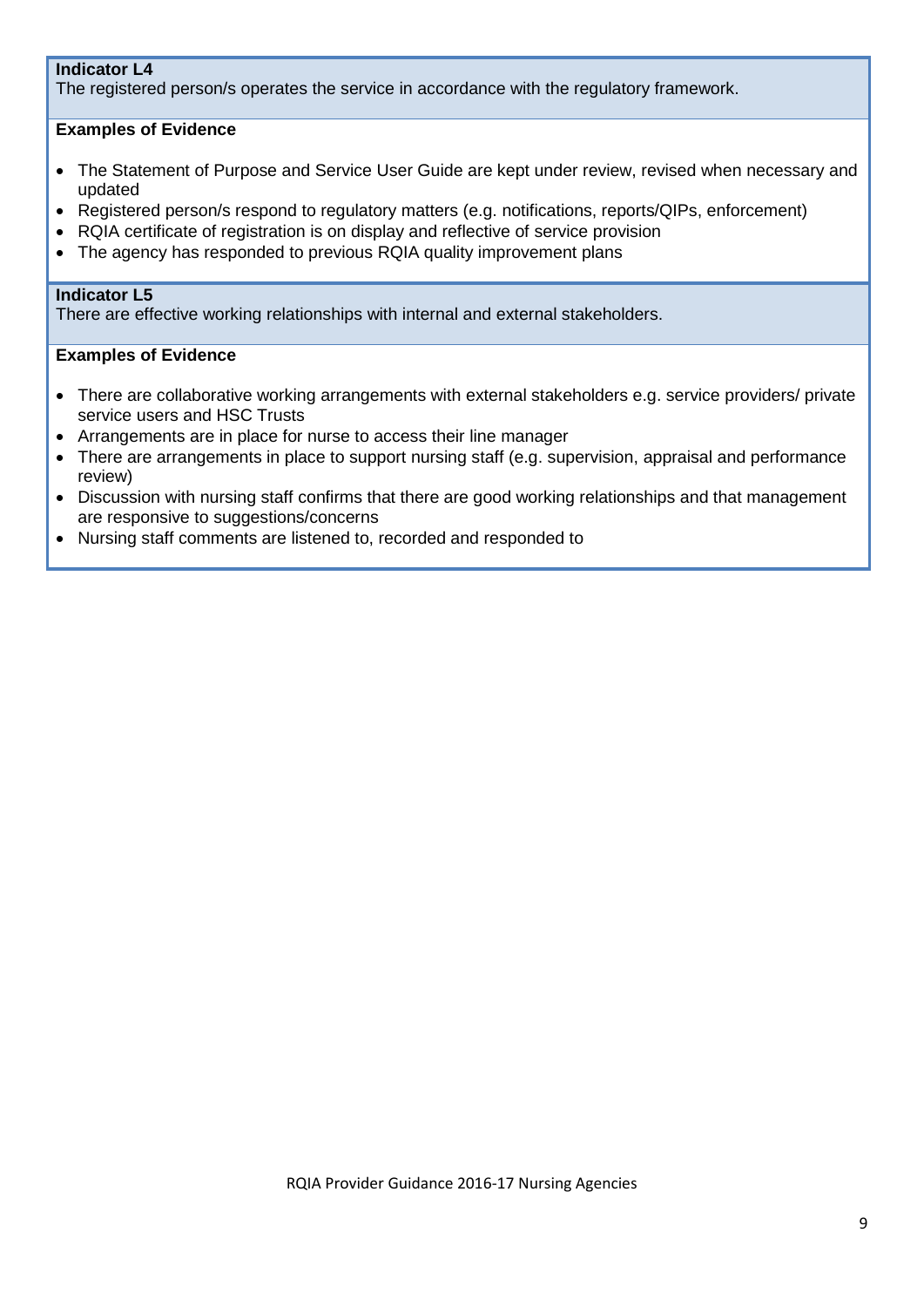## **Inspection reports**

Our inspection reports will reflect the findings from the inspection. Where it is appropriate, a Quality Improvement Plan (QIP) will detail those areas requiring improvement to ensure the service is compliant with the relevant regulations and standards. Where either no requirements or recommendations result from the inspection this will be reflected in the report.

It should be noted that inspection reports should not be regarded as a comprehensive review of all strengths and areas for improvement that exist in a service. The findings reported on are those which came to the attention of RQIA during the course of the inspection. The findings contained within inspection reports do not exempt the service provider from their responsibility for maintaining compliance with legislation, standards and best practice.

Once the inspection report is finalised and agreed as factually accurate, it will be made public on RQIA's website